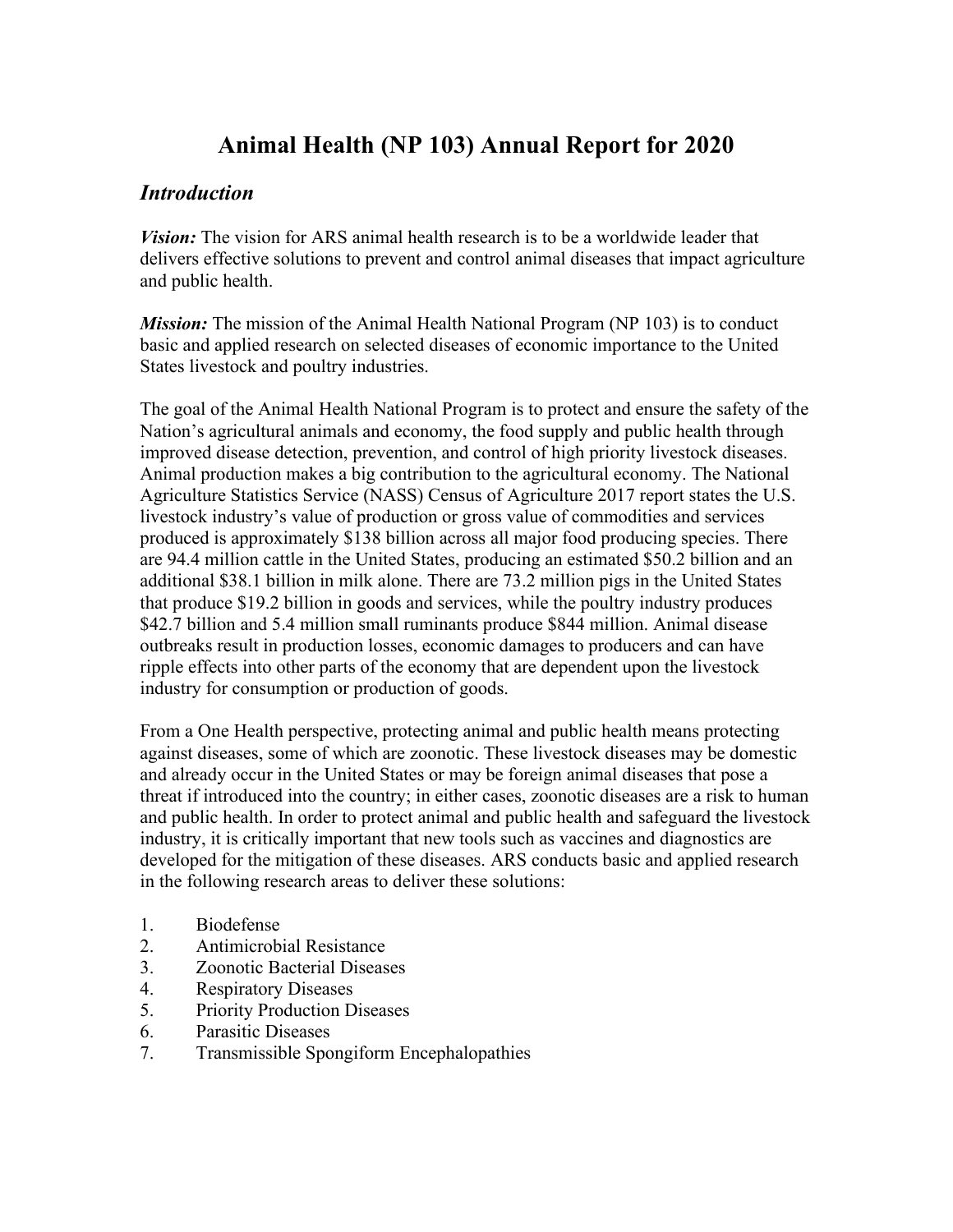In Fiscal Year (FY) 2020 there were notable foreign animal disease outbreaks, and the continued spread of endemic diseases such as Chronic Wasting Disease. African swine fever continued to spread through Asia leading to the culling of millions of animals and while it has not reached the United States, industry and government agencies are working to prepare for a potential outbreak. No licensed vaccine for this disease currently exists but ARS scientists have successfully transferred new vaccine candidates to industry partners for further research and development and continue to share their expertise globally.

The Animal Health National program is completing the 4th year of the 5-year national program cycle in 2020 and made significant accomplishments towards understanding priority diseases as well as the development of veterinary medical countermeasures to detect, prevent, control, and effectively respond to disease outbreaks.

Drs. Cyril Gerard Gay and Roxann Motroni lead the Animal Health National Program.

The Animal Health National Program currently includes 40 core research projects, with the support of 86 scientists located at nine research sites throughout the United States. The FY2020 ARS research budget for the Animal Health Program was \$81.6 million with increases for African swine fever, chronic wasting disease, cattle fever tick, bovine pleuropneumonia, and the science program at the National Bio and Agro-defense Facility. Scientists working in the program published 180 manuscripts in peer-reviewed journals and 16 book chapters. A total of 11 new inventions were disclosed, nine patents filed, and six new patents awarded. Additional technology transfer included 51 Material Transfer Agreements and 12 new Material Transfer Research Agreements. The NP103 program also trained 91 students and post-doctoral candidates during FY2020.

In FY2019, NBAF, which will replace the aging Plum Island Animal Disease Center (PIADC), was transferred from being owned and operated by the Department of Homeland Security to the United States Department of Agriculture (USDA). The NBAF will function within the Animal Health National Program and will provide, for the first time, BSL-4 capabilities to USDA and allow the program to further expand into high consequence zoonotic pathogens.

## **New additions to the NP 103 team in 2020 are:**

**Dr. Miranda Bertram,** Clinical Studies Veterinary Medical Officer, joined the Foreign Animal Disease Research Unit, Orient Point, New York

**Dr. Eric Cassmann,** Research Veterinary Medical Officer, joined the Virus and Prion Research Unit, Ames, Iowa

**Dr. Samantha Hau,** Scientist, joined the Virus and Prion Research Unit, Ames, Iowa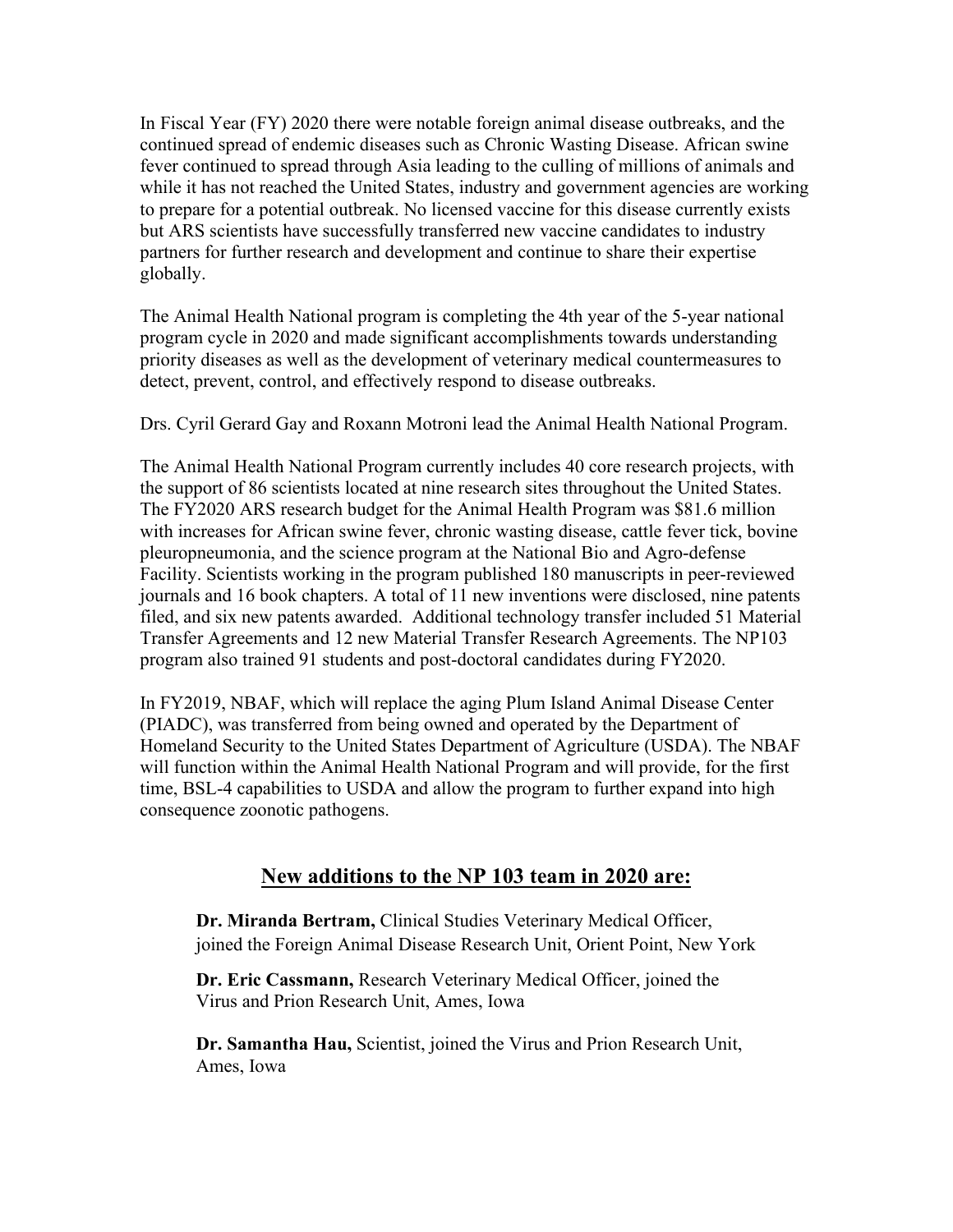**Dr. Carly Kanipe**, Veterinary Medical Officer, joined the Infectious Bacterial Diseases of Livestock Research Unit, Ames, Iowa

**Dr. Bethany McGregor,** Research Entomologist, joined the Arthropod-Borne Animal Diseases Research Unit, Manhattan, Kansas

## **The following scientists in NP 103 received prominent awards in 2020:**

**Dr. John Dunn,** Endemic Poultry Viral Diseases Research Unit, Athens, Georgia, received the American Association of Avian Pathologists P.P. Levine Award as the senior author of the best paper published in the journal *Avian Diseases* for the year 2019.

**Dr. Shollie Falkenberg**, Ruminant Diseases and Immunology Research Unit, Ames, Iowa, received the USDA Agricultural Research Service Midwest Area Early Career Research Scientist of the Year Award.

**Dr. Kelly Lager,** Virus and Prion Research Unit, Ames, Iowa, received the USDA Agricultural Research Service Distinguished Senior Research Scientist of the Year Award for outstanding research in swine disease pathogenesis research leading to development of improved vaccines and diagnostic tests used for control of swine diseases.

**Dr. Hyun Lillehoj,** Animal Biosciences & Biotechnology Laboratory, Beltsville, Maryland, was recognized for her career achievements by the USDA Agricultural Research Service as part of Women's History Month, March 2020.

**Dr. David Swayne,** Exotic & Emerging Avian Viral Diseases Research Unit, Athens, Georgia, was inducted into the USDA Agricultural Research Service Hall of Fame for outstanding research on pathobiology, vaccines and vaccination, and food safety of avian influenza that have brought ARS international impact and recognition.

**Dr. Amy Vincent**, Virus and Prion Research Unit, Ames, Iowa, was 1 of 2 veterinarians elected to the National Academy of Medicine for groundbreaking research that led to improved vaccines and surveillance for swine influenza, characterization of vaccine associated enhanced disease in a swine influenza model, and characterization of pandemic potential for swine influenza viruses.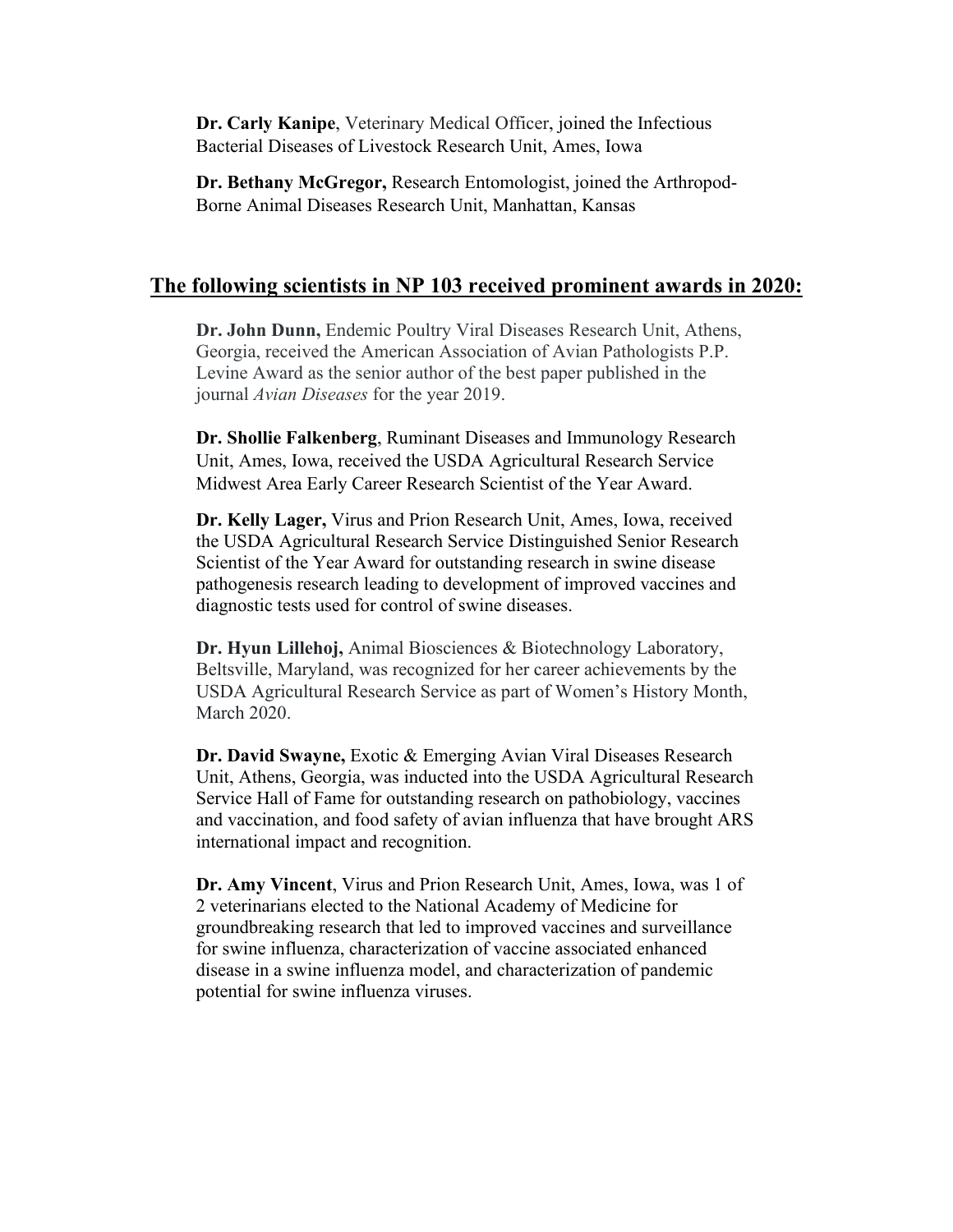### *Research Results:*

The following section of the report summarizes high impact research results addressing objectives in the current national program action plan components.

## **Component 1: Biodefense**

## *Problem Statement 1A: Foreign Animal Diseases*

### *Development of a Safe and Effective African Swine Fever Virus Vaccine -ASFV-GdeltaI177L*

Foreign Animal Diseases Research Unit, Plum Island Animal Disease Center Orient Point, New York

African Swine Fever (ASF) is a devastating and highly lethal disease of pigs for which there are no commercial vaccines. One of the most significant knowledge gaps that has hindered scientists from developing a safe and effective ASF vaccine is the lack of genomics information on the function of the virus's 150 genes. ARS scientists at the Plum Island Animal Disease Center have successfully developed genetic engineering techniques that systematically delete genes from the ASF viral genome to determine their function. Pathogenicity studies in pigs with these altered viruses has led to the discovery of essential genes for ASF viral replication, host immune evasion, and determinants of virulence. The identification of these genes provides potential targets to enable the rationale design of gene-deleted vaccines that are safe and efficacious. The most recent vaccine candidate is the discovery of a genetically engineered gene-deleted live attenuated vaccine strain called ASFV-G-delta I177L. This vaccine strain was shown to be safe and efficacious, exceeding what has previously been achieved with other ASV vaccine candidates. For the first time, the ASFV-G-delta I177L vaccine was shown to fully protect pigs against ASF with a low dose of vaccine virus. The safety characteristics of the vaccine include no adverse events even when high doses of the vaccine were administered to pigs. A patent covering the development ASFV-G-delta I177L was filed and several commercial partners have initiated the process of licensing ASFV-G-delta I177L. Importantly, ARS scientists have established a research agreement with one of these companies to initiate the development of the vaccine.

#### *Discovery of an Established Cell Line to detect African Swine Fever Virus*

Foreign Animal Diseases Research Unit, Plum Island Animal Disease Center Orient Point, New York

African Swine Fever Virus (ASFV) field isolates only replicate in primary cultures of swine macrophages, which makes it difficult and time consuming to screen field isolates for virus and requires a herd of healthy donor pigs to maintain a supply of primary macrophages. The need for a herd of healthy donor pigs make swine macrophage cultures inaccessible for most of the diagnostic laboratories trying to diagnose infectious ASFV in suspect field samples. ARS scientists at the Plum Island Animal Disease Center in Orient Point, New York, discovered a cell line of monkey origin, Ma-104, that was highly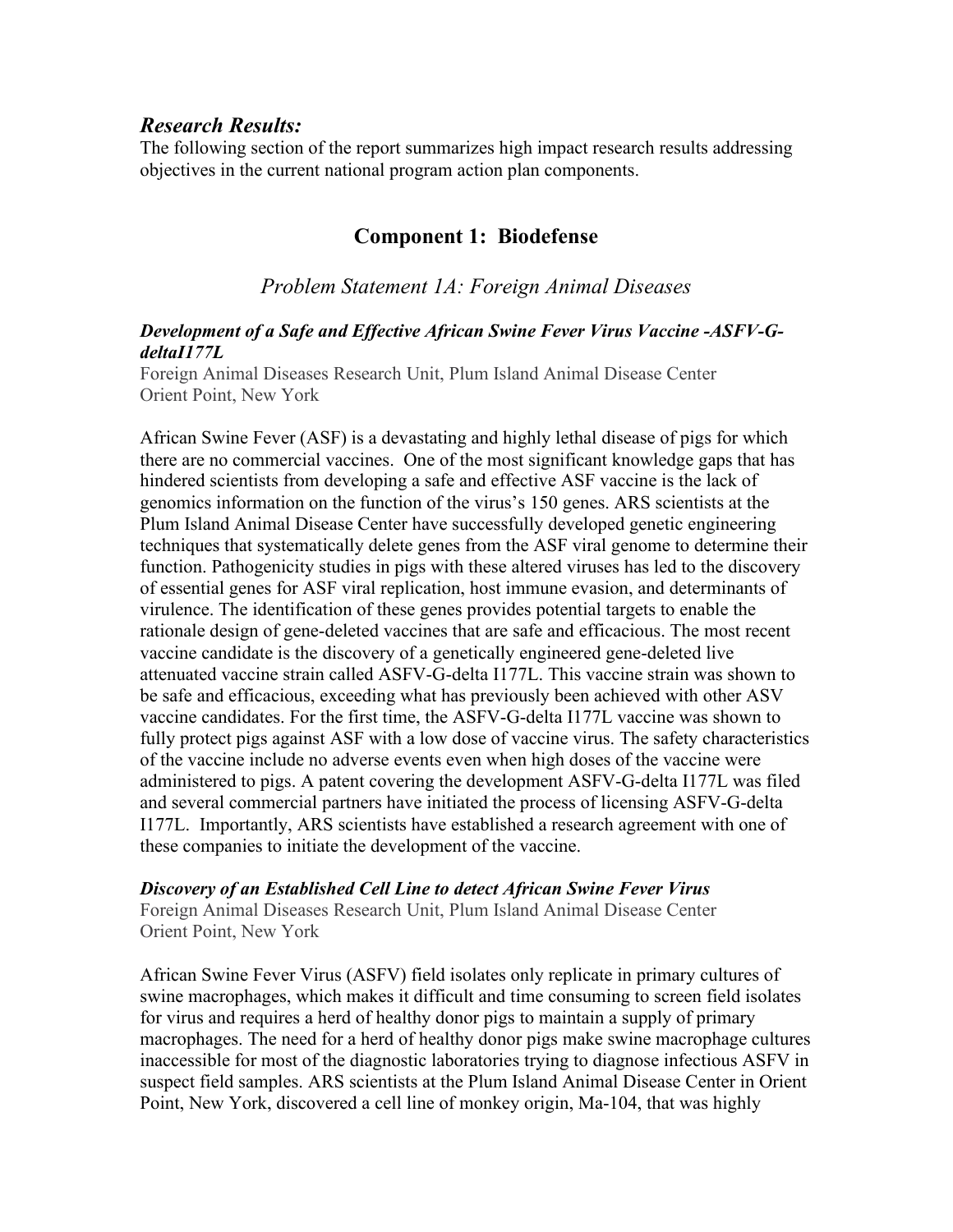susceptible to infection with field isolates of ASFV. Ma-104 cells can be readily infected by all ASFV isolates tested and the sensitivity of detection was just below of that of the gold standard, primary swine macrophage cultures, and above the sensitivity of conventional nucleic acid detection methods. This discovery is of paramount importance for ASFV diagnostics as it will enable diagnostic laboratories worldwide to perform detection of ASFV using a readily available and easy to grow cell line.

### *Duration of Contagion of Foot-And-Mouth Disease Virus in Infected Live Pigs and Carcasses*

Foreign Animal Diseases Research Unit, Plum Island Animal Disease Center Orient Point, New York

Data-driven modeling of incursions of high-consequence foreign animal diseases is a critical component of veterinary preparedness. However, simplifying assumptions and excessive use of estimates to compensate for gaps in available data may compromise the accuracy of model outcomes. Accordingly, ARS scientists at the Plum Island Animal Disease Center conducted a study to address two major gaps in current knowledge of foot-and-mouth disease virus (FMDV) pathogenesis in pigs: 1) the end (duration) of the infectious period and 2) the viability of FMDV in decaying carcasses. By serial exposure of sentinel groups of pigs to the same group of donor pigs infected by FMDV, it was demonstrated that infected pigs transmitted disease at 10 days post infection (dpi), but not at 15 dpi. Assuming a latent period of 1 day, this would result in a conservative estimate of an infectious duration of 9 days, which is considerably longer than suggested by a previous report from an experiment performed in cattle. Airborne contagion was diminished within two days of removal of infected pigs from isolation rooms. FMDV in muscle was inactivated within 7 days in carcasses stored at 4°C. By contrast, FMDV infectivity in vesicles from intact carcasses stored under similar conditions remained remarkably high until the study termination at 11 weeks post-mortem. This information may be used to update models used for foot-and-mouth disease outbreak simulations involving areas of substantial pig production.

### *Swine Influenza A Viruses and the Tangled Relationship with Humans*

Virus and Prion Diseases Research Unit, National Animal Disease Center Ames, Iowa

All circulating swine Influenza A virus (IAV) have gene segments derived from human seasonal IAV, and these swine IAV have the potential to be introduced back into the human population if they are substantially different from current human seasonal strains. ARS scientists at the National Animal Disease Center in Ames, Iowa, quantified the global genetic diversity of swine IAV circulating from 2016 to present, and the genetic diversity of swine IAV in the United States over the past 6 months. The circulating swine IAV diversity was compared to human IAV vaccines and current candidate vaccine viruses (CVV) that are used in pandemic preparedness. Representative strains were characterized to determine whether human vaccine strains or CVV strains would provide protection against these swine IAV. Only 7 of the 29 distinct circulating genetic virus clades were covered by CVV strains; and the degree to which those vaccines provide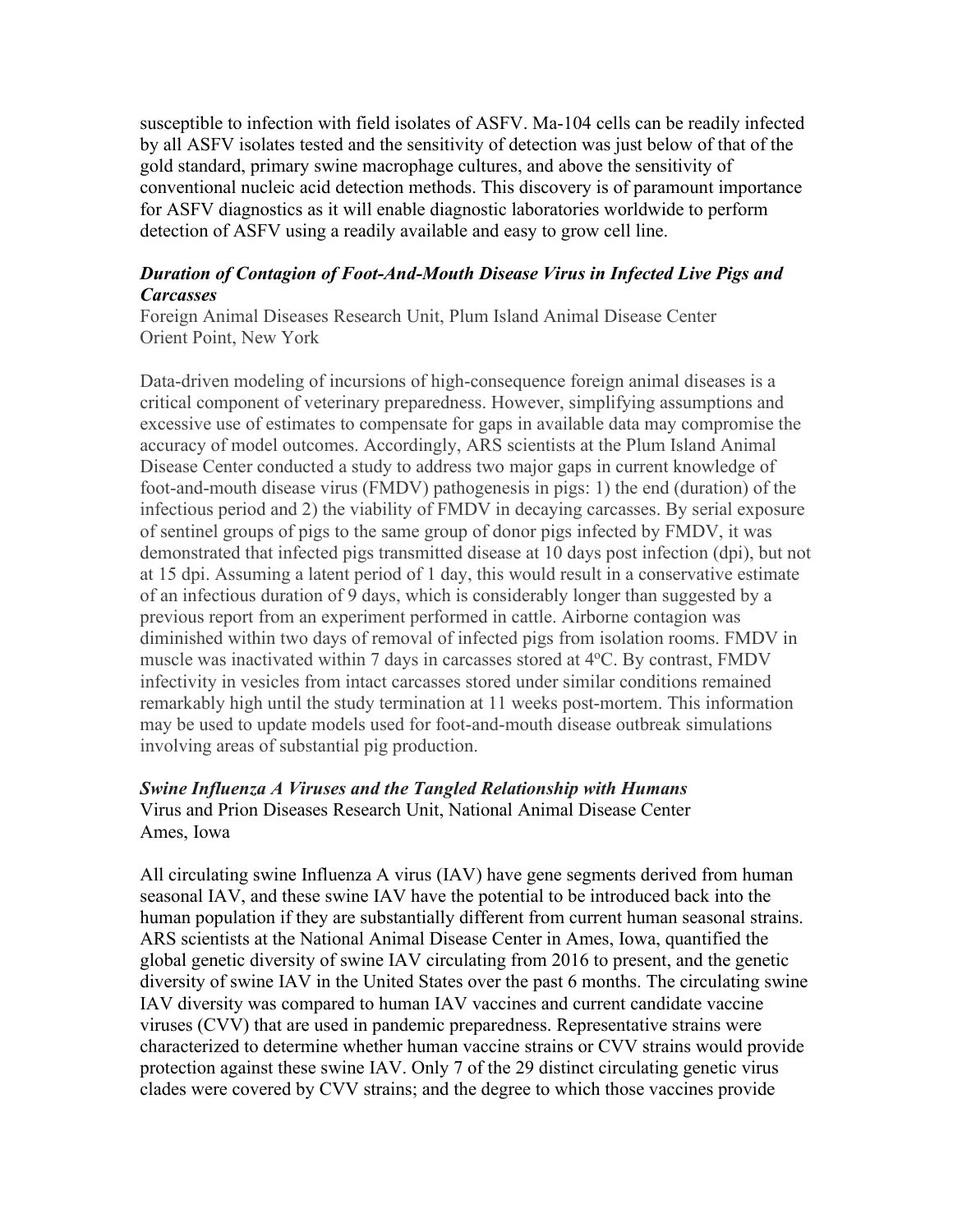protection is uncertain given observed genetic differences. This work demonstrated that controlling IAV in swine populations is a critical process in pandemic preparedness, and objectively identifying vaccine strain candidates for the benefit of public health pandemic preparedness is important.

#### *Contamination of Eggs with Avian Influenza Virus Laid by Infected Hens*

Exotic and Emerging Poultry Viruses Research Unit, U.S. National Poultry Research Center, Athens, Georgia

Effective recovery from an avian influenza (AI) outbreak requires reliable knowledge of the risk for transmitting the virus on or in eggs so the risk can be mitigated. However, data on AI virus contamination from eggs is almost exclusively from field reports where the timeframe of infection is not clearly known. To understand the extent that eggs laid by infected hens could be contaminated with AI virus, ARS scientists at the U.S. National Poultry Research Center in Athens, Georgia, infected hens in production with either low pathogenicity (LP) or highly pathogenic (HP) AI viruses and their eggs were collected and tested for the presence of virus on the eggshell or in the egg contents. The study showed that eggs could be contaminated with either LP or HP AI virus, but the levels of virus and numbers of infected eggs were much higher with the highly pathogenic avian influenza (HPAI) virus. These data show that eggs need to be considered as a source of virus that could potentially spread AI unless sanitization measures are employed.

## *Problem Statement 1B: Emerging Diseases*

#### *Improved Computer Modeling to Predict Susceptibility of Different Species to Infection with Severe Acute Respiratory Coronavirus 2 (SARS-CoV2)* Virus and Prion Diseases Research Unit, National Animal Disease Center

Ames, Iowa

As a group of obligate pathogens, viruses need to enter a cell to replicate. Viral entry is a process that begins with attachment between a virus protein and a cell receptor(s), which allows for the virus to be internalized into the cell. Once inside the cell, the virus initiates replication starting the race between host immunity and a productive infection. For coronaviruses, the spike protein protruding from the viral surface is responsible for cell receptor binding and mediating viral entry. Several groups have reported that SARS-CoV2 uses the same angiotensin-converting enzyme 2 (ACE2) as the primary receptor for cell attachment, similar to SARS-CoV discovered in 2003. SARS-CoV-2 has been shown to have higher receptor affinity to human ACE2, which may contribute to the apparent faster spread of human SARS-CoV2 infection. The susceptibility of both wild and domestic animals to SARS-VoV-2 and the potential for zoonotic transmission is a public health concern that involves two aspects: 1) screening to identify the animal species that serve as a virus reservoir originally passing SARS-CoV2 to humans; and 2) the existing risk of infected people to pass the virus to animals, particularly the domestic species, thus potentially forming into an amplifying zoonotic cycle to worsen SARS-CoV2 evolution and prevalence. ARS researchers at the National Animal Disease Center in Ames, Iowa, and collaborators at Tennessee State University evaluated cross-species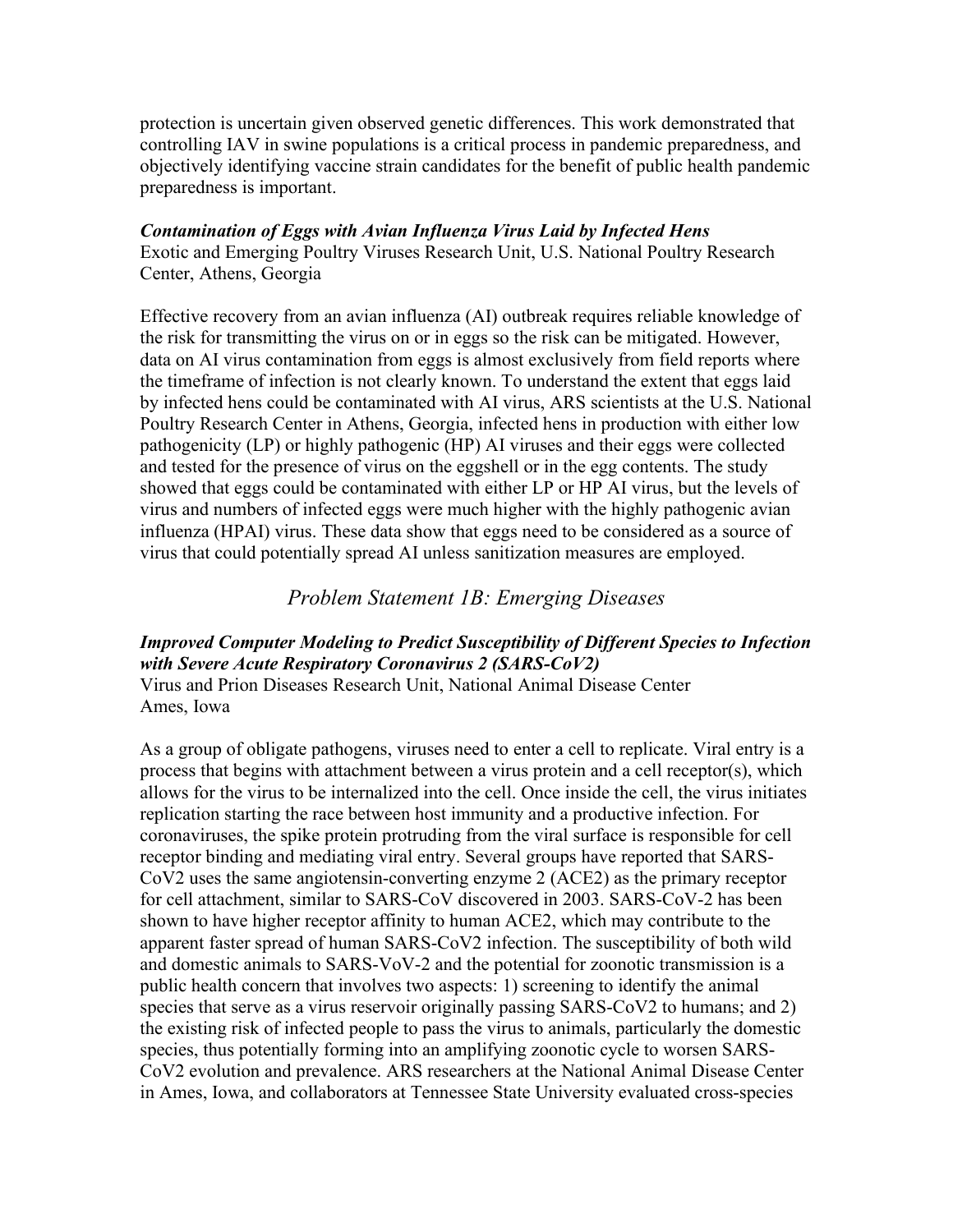ACE2 genetic diversity in the regulation of ACE2 expression and functionality to determine the cell tropism and susceptibility of different animal species to SARS-CoV2. The analysis was used to predict the potential of livestock transmission of SARS-CoV2, and it also revealed that domestic animals including dogs, pigs, cattle and goats may evolve ACE2 diversity to restrict SARS-CoV2 infections.

### *Determining the Prevalence of Bovine Influenza D Virus in the United States* Ruminant Diseases and Immunology Research Unit, National Animal Disease Center Ames, Iowa

Characterization of disease potential of emerging viral pathogens is important to maintain the safety and efficiency of our domestic livestock herds. Influenza D virus (IDV) is a recently characterized viral pathogen of cattle with some potential for transmission to swine. It is found by veterinary diagnostic laboratories most commonly associated with other viral pathogens. It is not clear how widespread this virus is and where it is found in the United States. A survey was conducted by ARS scientists at the National Animal Disease Center in Ames, Iowa, using cattle sera that was collected from 1,992 animals across the country in 2014 and 2015. Overall, there was a 77.5 percent positive rate for IDV in the tested sera, with regional rates varying between 47.4 and 84.6 percent. Antibody positive samples were found in 41 of 42 states from which samples were obtained. This high antibody positive rate shows that there is a need for studies to determine severity of disease caused by IDV as well as how the virus is spreading and its potential to cause disease in both cattle and swine.

### *Effect of Environmental Temperature on the Ability of Mosquitoes to Transmit Rift Valley Fever Virus* Arthropod-Borne Animal Diseases Research Unit

Manhattan, Kansas

ARS researchers in Manhattan, Kansas, and collaborators at U.S. Army Medical Research Institute for Infectious Diseases evaluated how environmental temperature affects the ability of two mosquito species native to the United States to transmit Rift Valley fever virus (RVFV). Incubation temperatures ranging from 14ºC to 26ºC were evaluated for their effect on infection, dissemination, and transmission rates. For both mosquito species tested, increased temperature was associated with more rapid and more efficient development of a disseminated infection, and thus increased potential for transmission of RVFV. Although environmental temperature affected the ability of RVFV to replicate and amplify, the effect differed between the two species. Thus, the results indicated that increased dissemination and transmission due to temperature was species dependent. These data on the effects of environmental factors, such as ambient temperature, ensures the accurate development of models to assess RVFV persistence and spread in nature should a disease outbreak ever occur in the United States.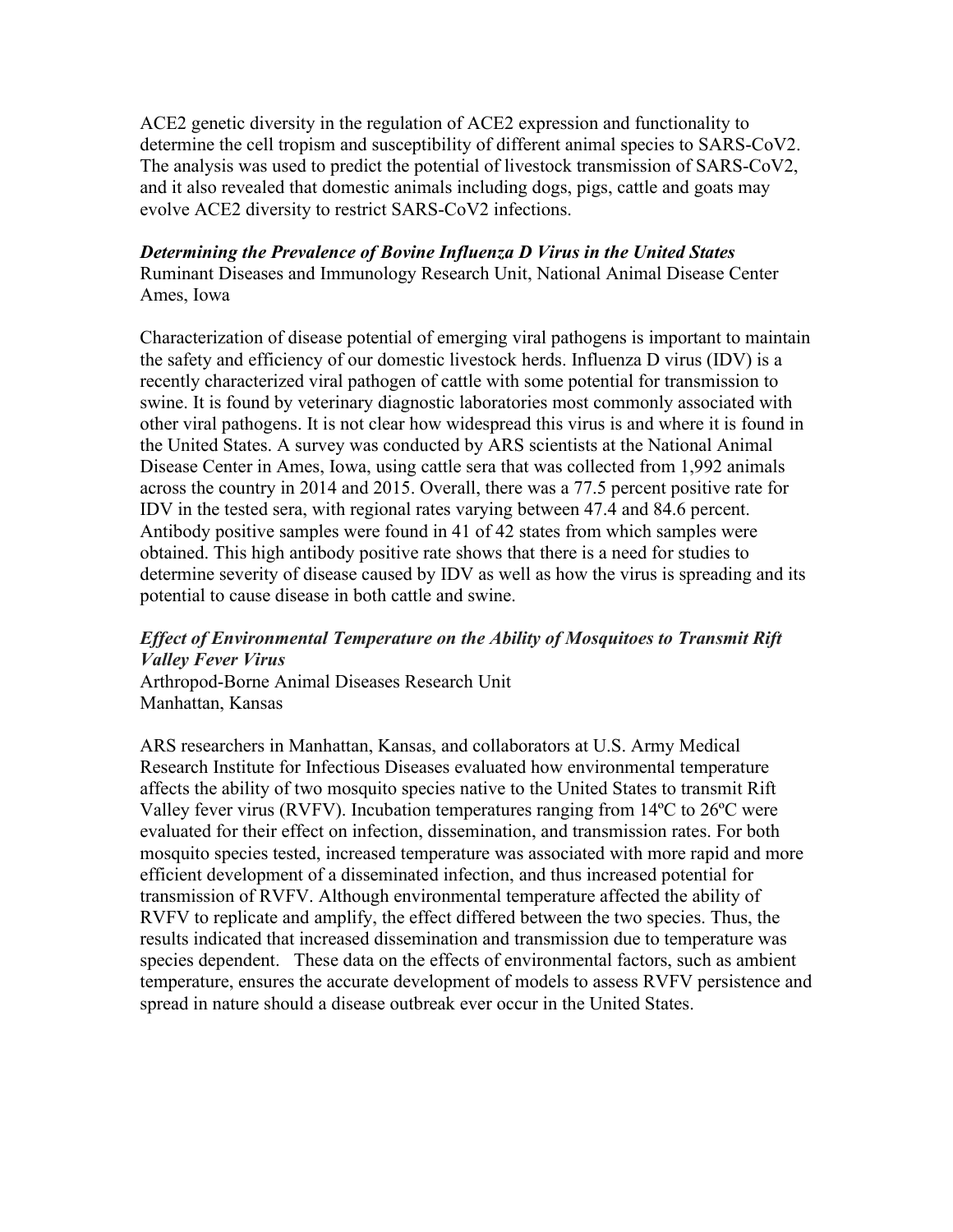*Venereal Transmission of Vesicular Stomatitis Virus in Biting Midges* Arthropod-Borne Animal Diseases Research Unit Manhattan, Kansas

Biting midges are well-known agricultural pests and are able to transmit vesicular stomatitis virus (VSV) to cattle, horses, and swine. Vesicular stomatitis outbreaks occur every 3-8 years in the United States and result in significant economic losses due to animal health, animal movement restrictions, and quarantines. In temperate regions, viruses can overwinter in the absence of infected animals through unknown mechanisms, resulting in new infections the following year. To better understand whether virus may be maintained in insect populations in these multi-year outbreaks, ARS scientists at the Arthropod-Borne Animal Disease Research Unit collaborated with Kansas State University to examine whether VSV could pass between male and female midges during mating. What they found is that VSV-infected females could transmit virus to uninfected naïve males, and infected males could transmit virus to uninfected naïve females. This research shows the importance of males in VSV transmission dynamics, and the role vectors may play in the maintenance of VSV. This is the first evidence for venereal transmission of any arbovirus in biting midges, and the first evidence for venereal transmission of VSV in any known vector species. These results highlight the need to incorporate alternative routes of transmission in understanding arbovirus outbreaks, and could lead to a more comprehensive understanding of: 1) potential virus persistence in nature between outbreaks; 2) the ability of some virus strains to survive through the winter leading to multi-year outbreaks; and 3) virus transmission dynamics during VSV outbreaks.

## **Component 2: Antimicrobial Resistance**

## *Problem Statement 2B: Alternatives to Antibiotics*

### *Mode of Action of Avian Poultry Defensin Molecules*

Animal Biosciences and Biotechnology Laboratory, Beltsville Agricultural Research Center, Beltsville, Maryland

Antimicrobial peptides (AMPs) protect mammalian hosts from pathogens as a first line of defense. Defensins such as ß-defensin are a type of AMPs that have been shown to have antimicrobial activity and immune modulation effects. Avian species are also known to express ß-defensin that have antimicrobial properties against many pathogenic bacteria and fungi. The mechanism of action of avian ß-defensins is thought to be similar to those of mammalian AMPs and involves the disruption of bacterial cell membrane. ARS scientists at the Beltsville Agricultural Research Center identified a new chicken defensin called "Avian Beta Defensin 5" (AvBD5) and showed that it induced cytokines that modulated the innate immune response. The discovery of new defensins that have immune modulation effects could potentially be developed as alternatives to antibiotics to treat bacterial infections.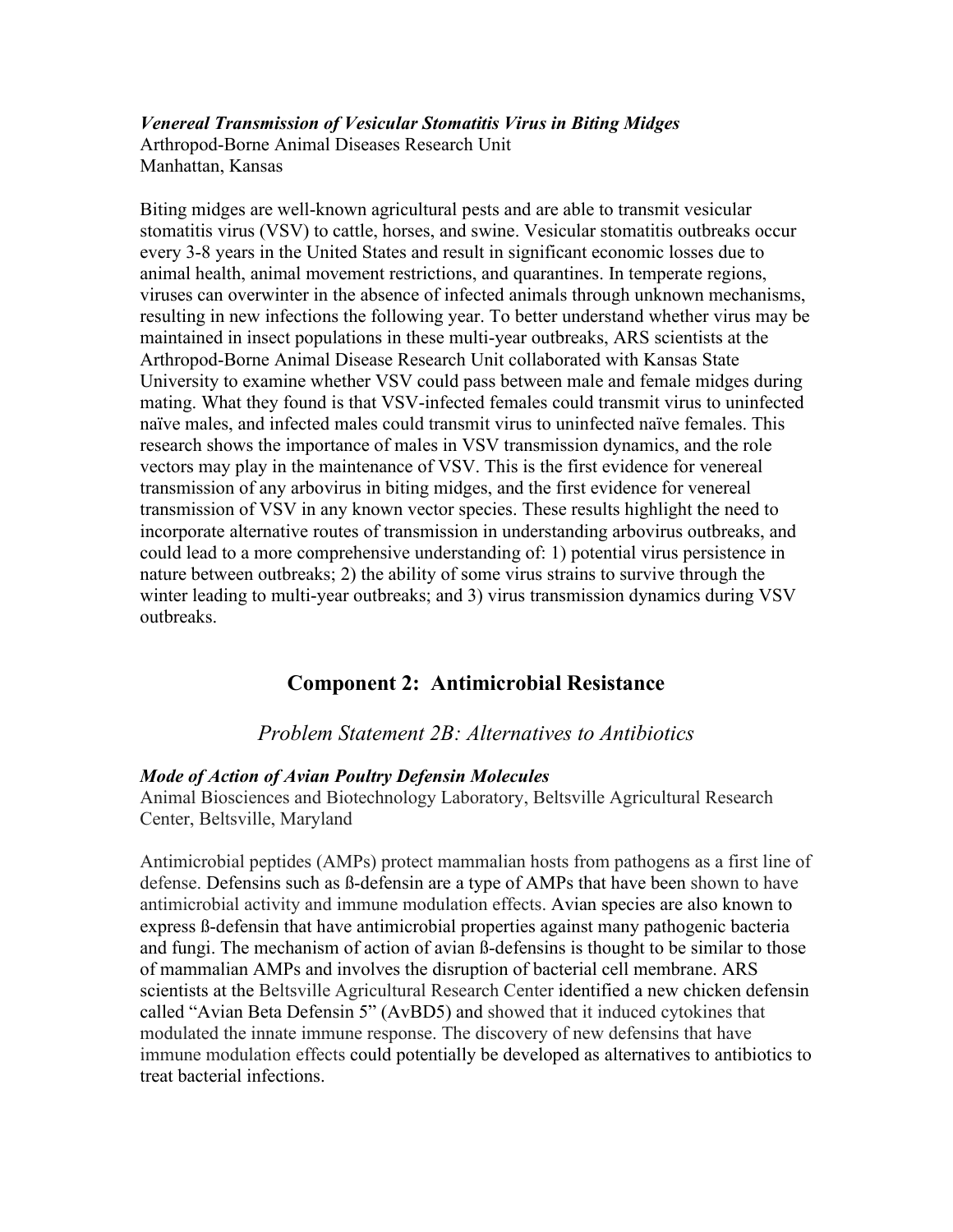*Dietary Allium hookeri (garlic chives) Changes the Gut Microbiome in Chickens* Animal Biosciences and Biotechnology Laboratory, Beltsville Agricultural Research Center Beltsville, Maryland

The potential beneficial health effects of dietary *Allium hookeri* have yet to be determined but may enhance gut health by reducing oxidative stress. To better understand the mechanism of action of dietary *A. hookeri*, ARS scientists at the Beltsville Agricultural Research Center collaborated with scientists in South Korea to investigate the impacts of dietary *A. hookeri* on the gut microbiome using a nucleic acid sequencing technology to identify bacteria using samples obtained from the cecum of chickens fed with *A. hookeri* leaf. The results from this study showed that the microbiome composition in the groups supplemented with *A. hookeri* leaf had higher proportion of beneficial bacteria compared to the non-treated control group. Modulation of gut microbiome by the *A. hookeri* leaf correlated with growth traits including increased body weight, and bone strength. The conclusion from this study is that an *A. hookeri* supplemented diet is beneficial for gut health of broiler chickens via mediation of the gut microbiome.

## **Component 3: Zoonotic Bacterial Diseases**

*Problem Statement 3A: Brucellosis*

*Performance of a Brucellosis Diagnostic Test in Domestic and Wildlife Species* Infectious Bacterial Disease Research Unit, National Animal Disease Center Ames, Iowa

Billions of dollars have been invested at the state and federal levels to support the eradication of Brucellosis from the United States. Brucellosis is a bacterial disease that is largely controlled in domesticated livestock but has proven to be very difficult to eradicate because of reinfection from wildlife reservoirs such as bison, elk and feral swine. It is a zoonotic disease that can spread from cattle to people and cause severe human illness. The fluorescence polarization assay (FPA) is a highly sensitive and specific test that is commonly used for brucellosis surveillance under field conditions. Although designed for use in cattle the test is also used for surveillance in elk, swine, and bison using negative control cattle sera included in the kit. To determine if species differences may influence test response, ARS scientists in Ames, Iowa, tested samples from non-infected swine, bison and elk against samples from control, vaccinated, and Brucella-infected animals. The data demonstrate that the assay results are influenced by the species. Some species' samples were incorrectly interpreted as positive for brucellosis. Additionally, the assay does not perform as well in swine and did not detect animals persistently infected with the *Brucella abortus* strain RB51 vaccine. This work will inform and caution regulatory personnel in states with brucellosis-infected wildlife, those conducting surveillance studies, and livestock producers.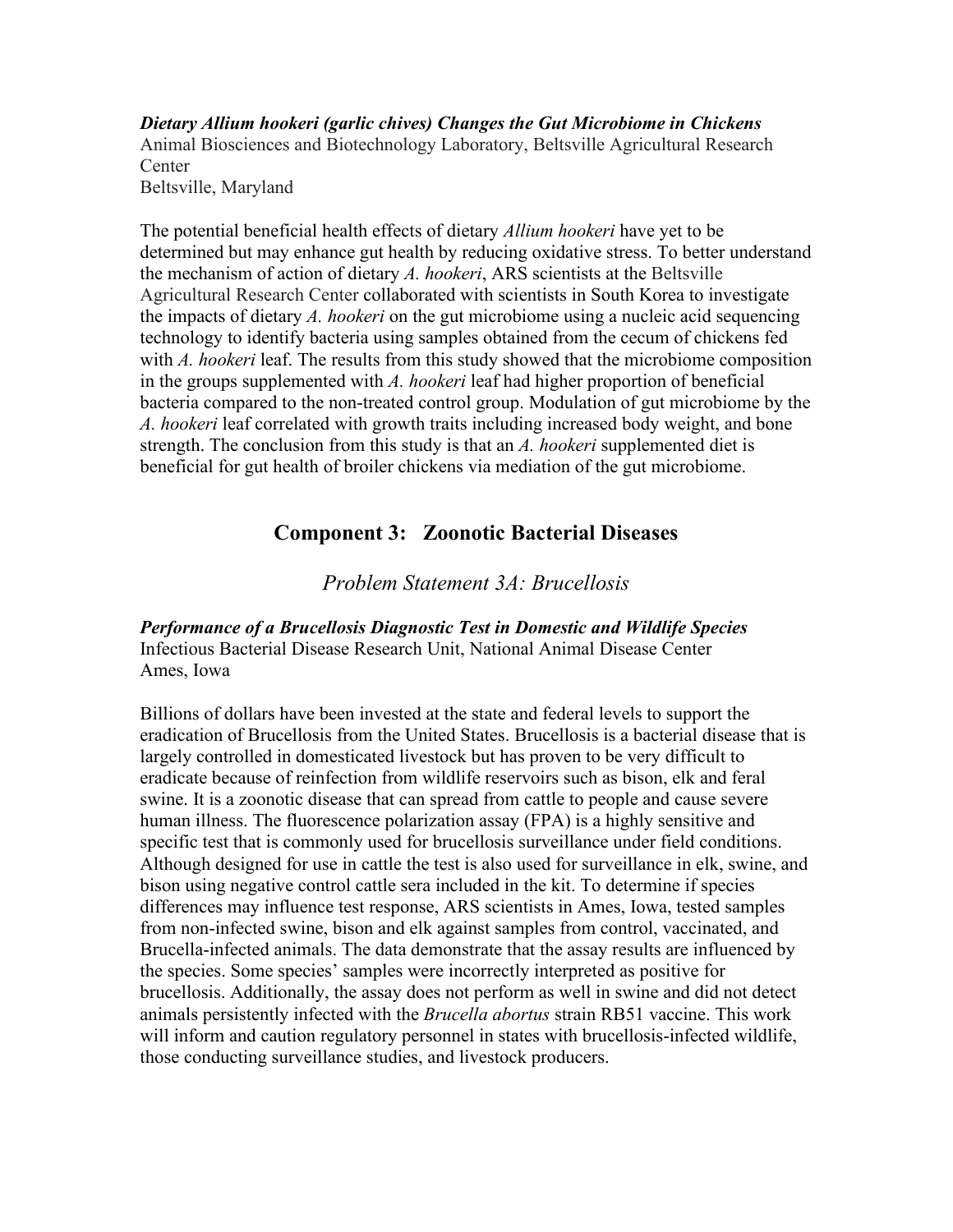### *Problem Statement 3C: Tuberculosis*

### *Validation of an International Standard PPD (purified protein derivative) for Skin Testing Cattle*

Infectious Bacterial Disease Research Unit, National Animal Disease Center Ames, Iowa

Bovine tuberculosis, caused by the bacterium *Mycobacterium bovis*, is a global problem impacting international and domestic trade. Harmonization and acceptance of diagnostic tests for bovine tuberculosis are important production and trade issues. Working internationally with other bovine tuberculosis research labs and the World Organization for Animal Health (OIE), ARS scientists in Ames, Iowa, evaluated and validated a new international standard tuberculin, a sterile protein extract of *M. bovis* that is used for skin testing cattle for bovine tuberculosis. This new standard creates a global organized system to ensure uniform testing worldwide. These findings will benefit regulatory agencies, veterinarians and livestock producers involved with maintaining the tuberculosis-free status for the United States.

## **Component 4: Respiratory Diseases**

*Problem Statement 4A: Bovine*

### *Characterization of a New strain of Bovine Viral Diarrhea Virus Isolated in the United States*

Ruminant Diseases and Immunology Research Unit, National Animal Disease Center Ames, Iowa

A bovine viral diarrhea virus (BVDV) strain was isolated in California that was shown to be a BVDV1 species but was not of the BVDV1a or BVDV1b groups that are known to be in the United States. Characterization of this virus is important to maintain vigilance for emerging pestiviruses and to determine the effectiveness of current bovine vaccines in protecting against these viruses. ARS scientists in Ames, Iowa, in collaboration with researchers at the University of California, Davis, revealed that this virus was a novel BVDV1 strain that had not been previously reported in the United States. Genetic analysis of the virus sequence showed that this virus was a BVDV1i virus that had only been reported in Europe and South America. Further, tests were conducted using antibodies raised against BVDV strains that are found in commercial bovine vaccines. This showed that these antibodies recognized the BVDV1i strain but at a reduced level and suggests that current vaccines may only provide partial protection against emerging BVDV1.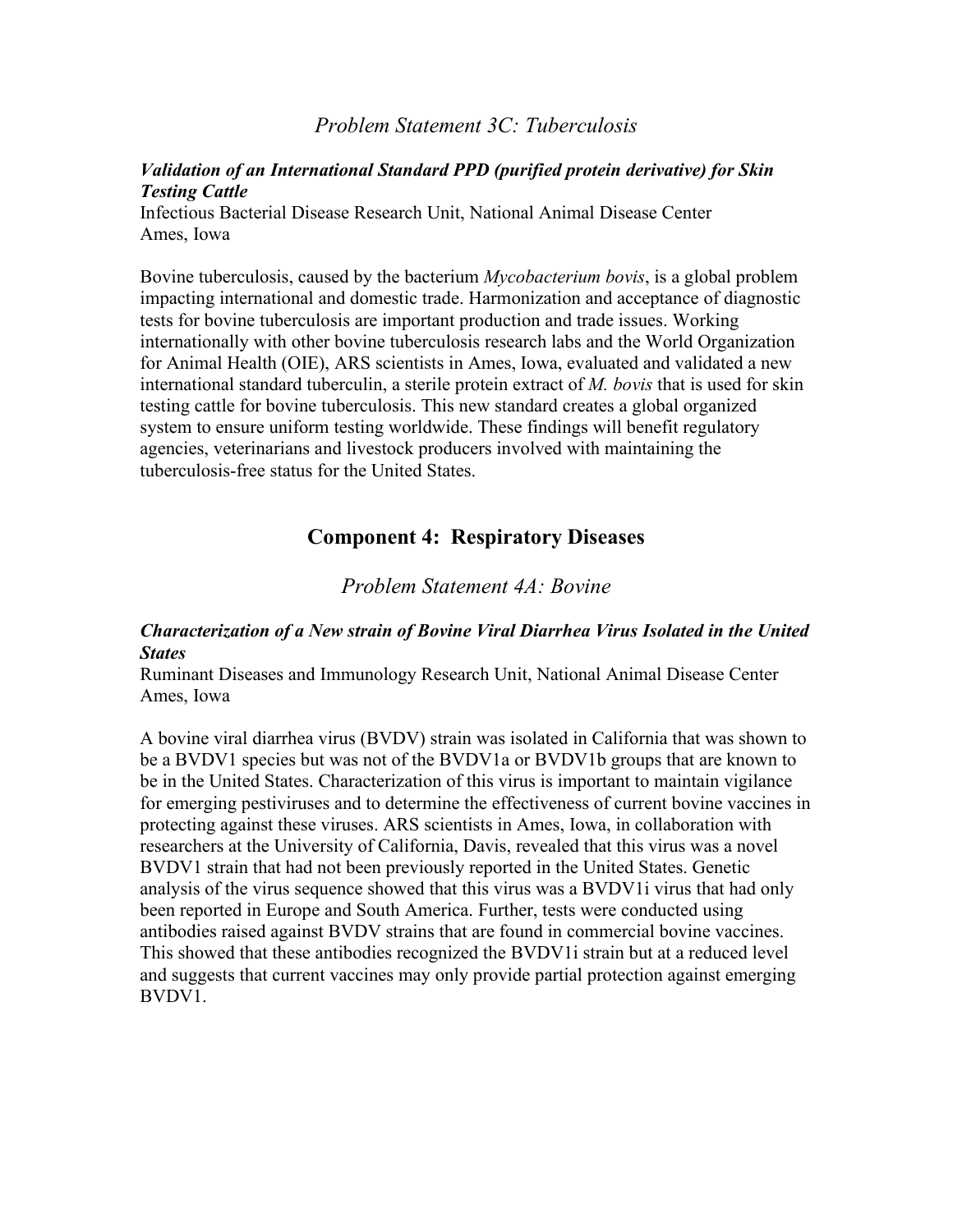*A Reference Typing Method and Related Public Database for Mycoplasma bovis*  Ruminant Diseases and Immunology Research Unit, National Animal Disease Center Ames, Iowa

*Mycoplasma bovis* is a bacterial pathogen that causes significant respiratory disease in cattle and bison. An objective, standardized, and discriminatory method to categorize bacterial isolates is needed to understand how this bacterium spreads and whether particular families of isolates have an enhanced ability to cause disease. Two different genetic typing methods have recently been developed for *M. bovis*, but the related data available fail to reveal whether one typing method is superior to the other. To resolve this issue, a subcommittee of the International Organization for Mycoplasmology requested ARS researchers in Ames, Iowa, to organize and lead a multinational effort to compare the two methods and identify a single approach as a universal typing scheme. ARS scientists defined a single, highly informative method employed as the reference typing scheme for *M. bovis* using bioinformatics tools to analyze genome sequences from more than 450 isolates obtained from every major region of the world. The scheme and a related open-access, curated database are freely available online at pubmlst.org/mbovis. The database integrates genetic data with isolate-specific information, such as geographic and anatomic origin, year of origin, clinical presentation of the animal of origin, and other factors. This comprehensive resource currently includes more than 1,200 isolates and has been accessed by more than 100 animal health researchers and clinicians around the world. Information from the database was a critical part of several recent studies that defined local, regional, and global transmission patterns of *M. bovis*. Such insights into the population structure and epidemiology of *M. bovis* will support the development of rational, data-driven management and treatment practices that will positively impact livestock farmers and consumers of related products.

### *A Computational Method to Quantify the Effects of Genome Replication Errors on Bacterial Evolution*

Genetics, Breeding, and Animal Health Research Unit, U.S. Meat Animal Research Center

Clay Center, Nebraska

Bovine respiratory disease costs the industry hundreds of millions of dollars each year through treatment costs and losses in production. Bovine respiratory disease is often caused by a complex of viruses and bacteria. Researchers do not understand how some bacteria normally found in the respiratory tract can suddenly become virulent. ARS researchers at Clay Center, Nebraska, developed a novel method to study how bacterial respiratory pathogens such as *Mannhemia haemolytica*, *Histophilus somni*, and *Bibersteinia trehalosi* suddenly become virulent. These bacteria all possess genomic features consisting of a single base or multiple bases, repeated in series, called simple sequence repeats or SSRs. These SSRs allow for the bacterial genes to change rapidly through mispairing of DNA polymerase. Sometimes the change is great and changes the appearance, virulence or pathogenicity of the bacterium and is referred to as phase variation. The development of methodology to track these replication errors will greatly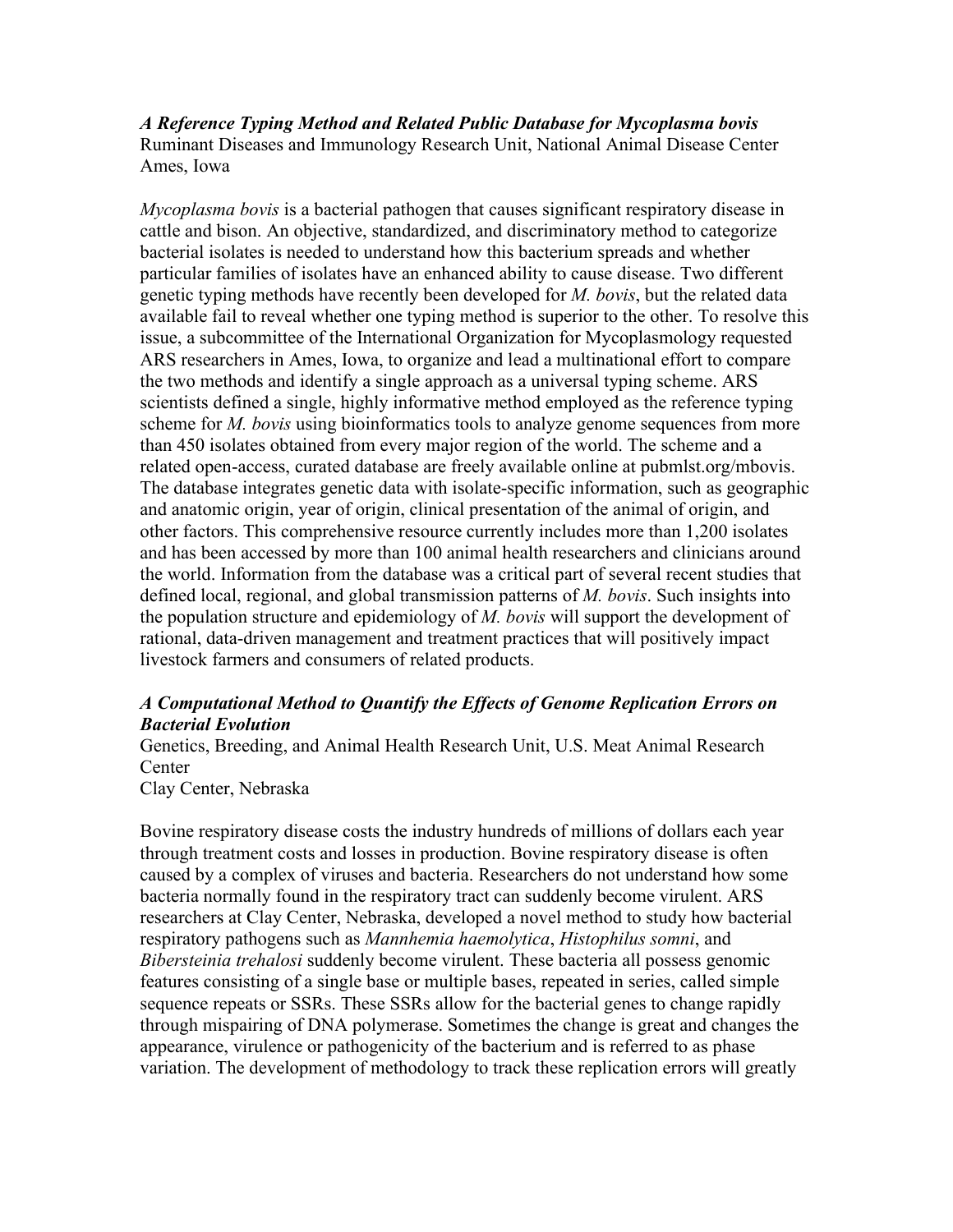increase researcher's ability to understand how different bacteria cause disease and to develop mitigation strategies.

## *Problem Statement 4B: Porcine*

### *Detection of Live Attenuated Influenza Vaccine Virus Circulating in the United States Swine Population*

Virus and Prion Diseases Research Unit, National Animal Disease Center Ames, Iowa

Influenza A virus (IAV) is an important respiratory disease of swine that can cause significant economic losses for producers. The genome of IAV contains 8 gene segments that can be mixed when an individual is infected with more than one strain of IAV. This process, called reassortment, results in new gene combinations in the progeny viruses that may escape the immune response induced from prior vaccination. Inactivated and live attenuated influenza virus vaccines (LAIV) are available in the United States for use in swine. ARS scientists at the National Animal Disease Center conducted a study of the genetic makeup of IAV that were detected in swine diagnostic submissions in the United States during 2018. What they found were gene combinations in viruses that were generated by reassortment events between circulating swine IAV and the strains included in the LAIV. These reassorted viral genomes represent unique viruses compared to other recently circulating IAV, which may not be recognized by the immune system of pigs previously infected by the prevalent contemporary strains circulating in the United States. The reassortment between the LAIV strains and contemporary IAV increases the genetic diversity among swine IAV, with potential impact to the swine industry if these novel IAV strains spread to non-LAIV vaccinated herds. These findings are important for informed vaccine selection for swine herds and contribute to the understanding of swine influenza evolution for animal and public health.

## *Genomic Regions of Streptococcus suis Reveal Differences that May Contribute to the Spectrum of Clinical Disease*

Virus and Prion Diseases Research Unit, National Animal Disease Center Ames, Iowa

Different bacterial isolates of *Streptococcus suis* cause a spectrum of disease in pigs which complicates studies to understand how the bacterium causes disease. ARS researchers at Ames, Iowa, evaluated the ability of nine isolates of *S. suis* to cause disease following intranasal challenge in swine followed by comparative genomic analyses to identify genetic differences in the isolates that could be associated with swine-virulence. Outcomes of intranasal challenge with the isolates ranged from lethal systemic disease to no signs of disease. Whole genome sequencing followed by comparative genomic analyses revealed several notable regions of difference, including regions encoding secreted and membrane-associated factors, which likely contributed to the spectrum of clinical disease observed. In addition, transmissible elements containing antimicrobial resistance genes were identified within the *S. suis* genomes. Collectively, these results provide a foundation for understanding the genomic attributes responsible for the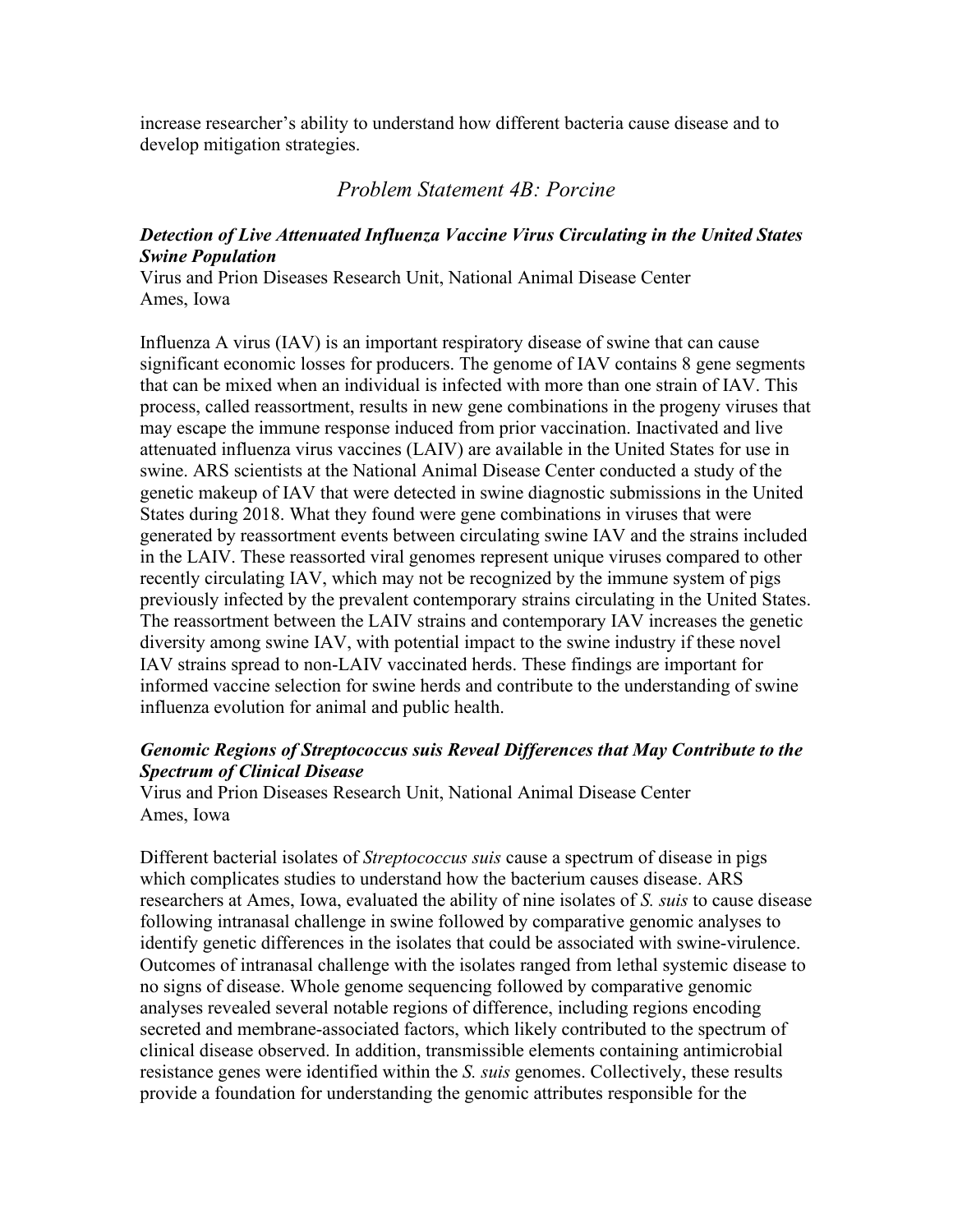spectrum of virulence that exist among *S. suis* isolates. This information is paramount to designing effective vaccines needed by the swine industry to mitigate *S. suis* disease and decrease public health concerns.

*Problem Statement 4B: Sheep*

*The First U.S. National Survey of Mycoplasma ovis in Domestic Sheep Operations*  Animal Disease Research Unit Pullman, Washington

*Mycoplasma ovis* is a blood pathogen in sheep, goats, and deer. While its presence has been documented in the United States, there had been no large-scale study documenting its prevalence and geographic range among sheep. ARS researchers in Pullman, Washington, in collaboration with researchers at USDA Animal and Plant Health Inspection Service performed the first national survey of *M. ovis* in U.S. sheep. Samples were collected from more than 34,000 U.S. sheep as part of the National Animal Health Monitoring Surveys. *M. ovis* was present in the great majority of U.S. sheep operations (73.3 percent). Furthermore, when present, *M. ovis* occurred in 23.3 percent of sampled individuals within the flock. These data demonstrate *M. ovis* is more common than previously believed in the United States and may contribute to anemia, jaundice, and illthrift (failure to thrive) for many sheep.

## **Component 5: Priority Production Diseases**

*Problem Statement 5A: Johne's Disease*

### *Completed Genome of the Bacterium Causing Johne's Disease*

Infectious Bacterial Disease Research Unit, National Animal Disease Center Ames, Iowa

Johne's Disease is a chronic progressive intestinal disease caused by the bacterium Mycobacterium paratuberculosis (MAP) and is characterized clinically by chronic or intermittent diarrhea, emaciation, and death. Dairy herds infected with Johne's disease have significant economic losses due to reduced milk production and premature culling. The type III strain of MAP is found in sheep and goats and has characteristics of being more fastidious and difficult to culture than other MAP strains. It is also phylogenetically different. ARS scientists in Ames, Iowa, completed the genomic sequence of a MAP type III strain and published it for public use. The genomes of type I and type II strains of MAP were previously published. These data advance our understanding of genetic diversity among all MAP subtypes and contribute to an understanding of how genetic differences influence virulence. This information on MAP genetics will be of interest to producers, veterinarians, and academic scientists interested in understanding MAP virulence and identifying intervention strategies to reduce infection.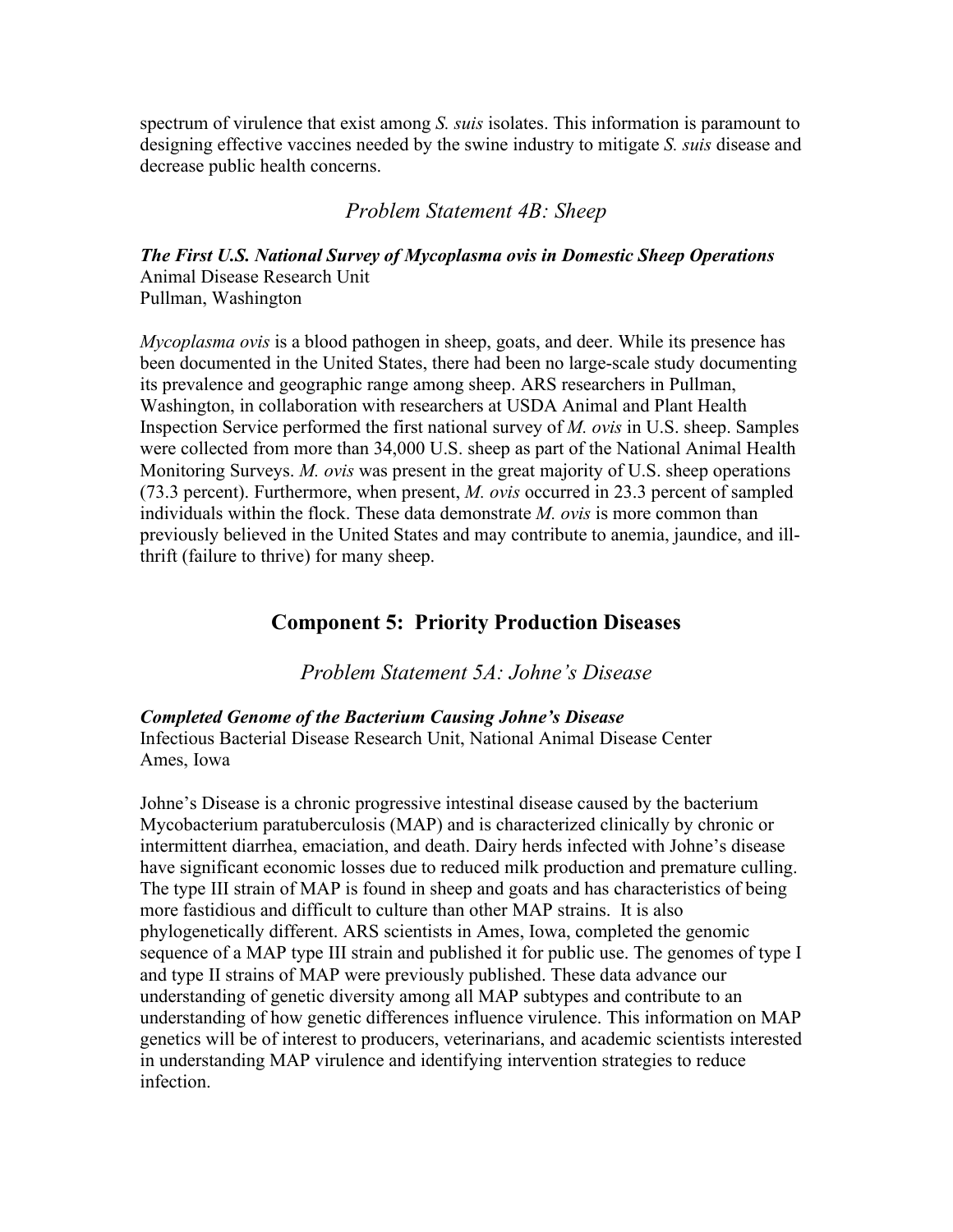## **Component 6: Parasitic Diseases**

*Problem Statement 6B: Hemoparasitic Diseases*

*Vaccines for Anaplasma marginale* Animal Disease Research Unit Pullman, Washington

*Anaplasma marginale* outer membrane protein vaccine candidates, OmpA Omp7, Omp8, Omp9, Am779, have high sequence and antigenic conservation in geographically distinct cattle populations. Bovine anaplasmosis, caused by the tick-borne pathogen *A. marginale*, is a production-limiting disease of cattle with a worldwide distribution and an estimated cost of \$10 to 30 million annually in the United States alone. Vaccine development is hampered by variation between strains and the need for a cross-protective vaccine. OmpA, Omp7, Omp8, Omp9, Am779 are all high priority vaccine candidates. ARS researchers in Pullman, Washington, in collaboration with colleagues at the University of Ghana and the University of Pretoria in South Africa have determined: 1) That all of these proteins are highly conserved in *A. marginale* strains from west and south Africa; and 2) Antibody in animals protectively immunized with a North American *A. marginale* strain readily recognize the corresponding proteins in African strains. These findings indicate that a single multi-valent vaccine has the potential to protect against multiple strains of *A. marginale*.

## **Component 7: Transmissible Spongiform Encephalopathies**

*Problem Statement 7B: Genetics of Prion Disease Susceptibility*

## *Discovery of a Novel Strain of Chronic Wasting Disease Present in Experimentally Inoculated LL132 elk*

Virus and Prion Research Unit, National Animal Disease Center Ames, Iowa

Chronic wasting disease (CWD) is a fatal disease of deer and elk that causes damaging changes in the brain. The infectious agent is an abnormal protein called a prion that has misfolded from its normal state. Whether or not an elk will get CWD is affected by their genetics. Scientists at the National Animal Disease Center evaluated the transmission of abnormal prion protein from elk of three different genotypes that were infected with CWD to transgenic mice expressing the elk prion protein. Previous work by ARS scientists demonstrated that there are differences in incubation periods, patterns of abnormal prion accumulation in the brain, and their stability in these different genotypes of elk. This study demonstrated that elk donor genotype-associated differences in relative incubation periods, stability, and lesions in the brain were maintained across first and second passages to mice suggesting that they are different CWD strains that may require different approaches for prevention and eradication. This information may be useful to